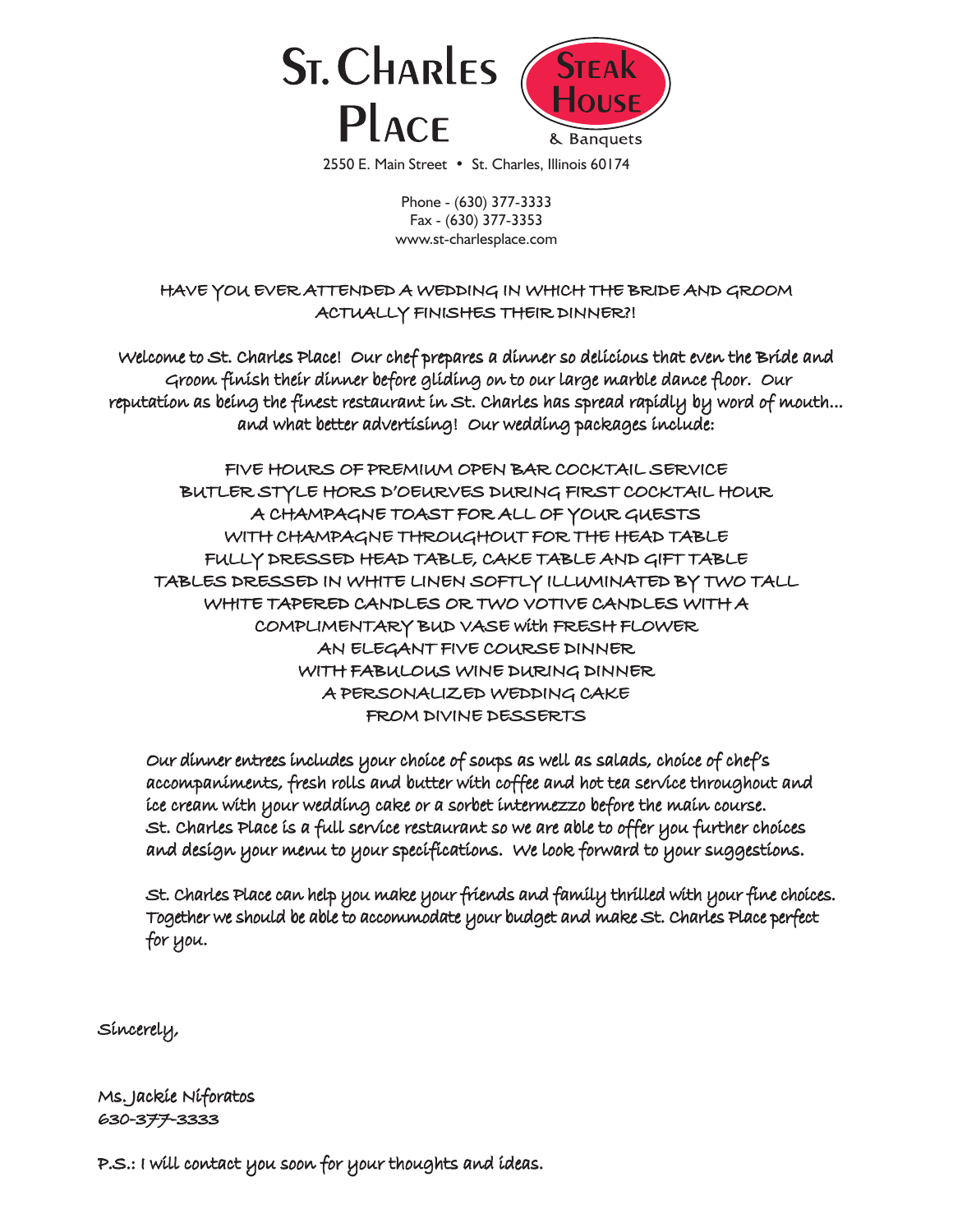

2550 E. Main Street • St. Charles, Illinois 60174

Phone - (630) 377-3333 Fax - (630) 377-3353 www.st-charlesplace.com

# **OUR WEDDING PACKAGE**

FIVE HOURS OF PREMIUM FULL COCKTAIL BAR SERVICE

BUTLER STYLE HORS D'OEURVES DURING THE FIRST COCKTAIL HOUR

A CHAMPAGNE TOAST FOR EACH GUEST AND CHAMPAGNE THROUGHOUT FOR THE HEAD TABLE

WHITE LINEN TABLECLOTHS AND NAPKINS

HEAD TABLE, CAKE TABLE AND GIFT TABLE FULLY DRESSED IN WHITE LINEN

TWO TALL TAPERED CANDLES OR TWO VOTIVES FOR EACH TABLE

A FRESH FLOWER CENTERPIECE FOR EACH TABLE

# **OUR WEDDING PACKAGE MENU**

CHOICE OF ONE OF OUR HOMEMADE SOUPS

CHOICE OF ONE OF OUR CLASSIC SALADS

YOUR MAIN ENTRÉE COURSE

CHILDREN 12 YEARS AND UNDER: \$15 LESS PACKAGE PRICE FOR ADULT ENTRÉE OR \$25.00 FOR CHICKEN TENDERS and FRENCH FRIES with all other PACKAGE ITEMS: APPETIZERS, CAKE, ETC.

CHEF'S FRESH ACCOMPANIMENTS WHICH INCLUDE: OUR TWICE BAKED POTATOES, WILD RICE OR MASHED POTATOES, SAUTEED GARDEN VEGETABLES, SUGAR SNAP PEAS AND MANY MORE

> REFRESHING SORBET INTERMEZZO OR ICE CREAM SERVED WITH YOUR CAKE

FRESH BREWED COFFEE AND HOT TEA SERVICE THROUGHOUT THE EVENING A FABULOUS SLICE OF WEDDING CAKE FOR DESSERT

All Banquets are subject to Sales Tax and 21% Gratuity. A deposit is required to reserve our rooms.

Your deposit will not be refunded in case of cancellation. For insurance purposes, food prepared outside of St. Charles Place may not be brought in and served. Leftover banquet food is not permitted to leave St. Charles Place premises.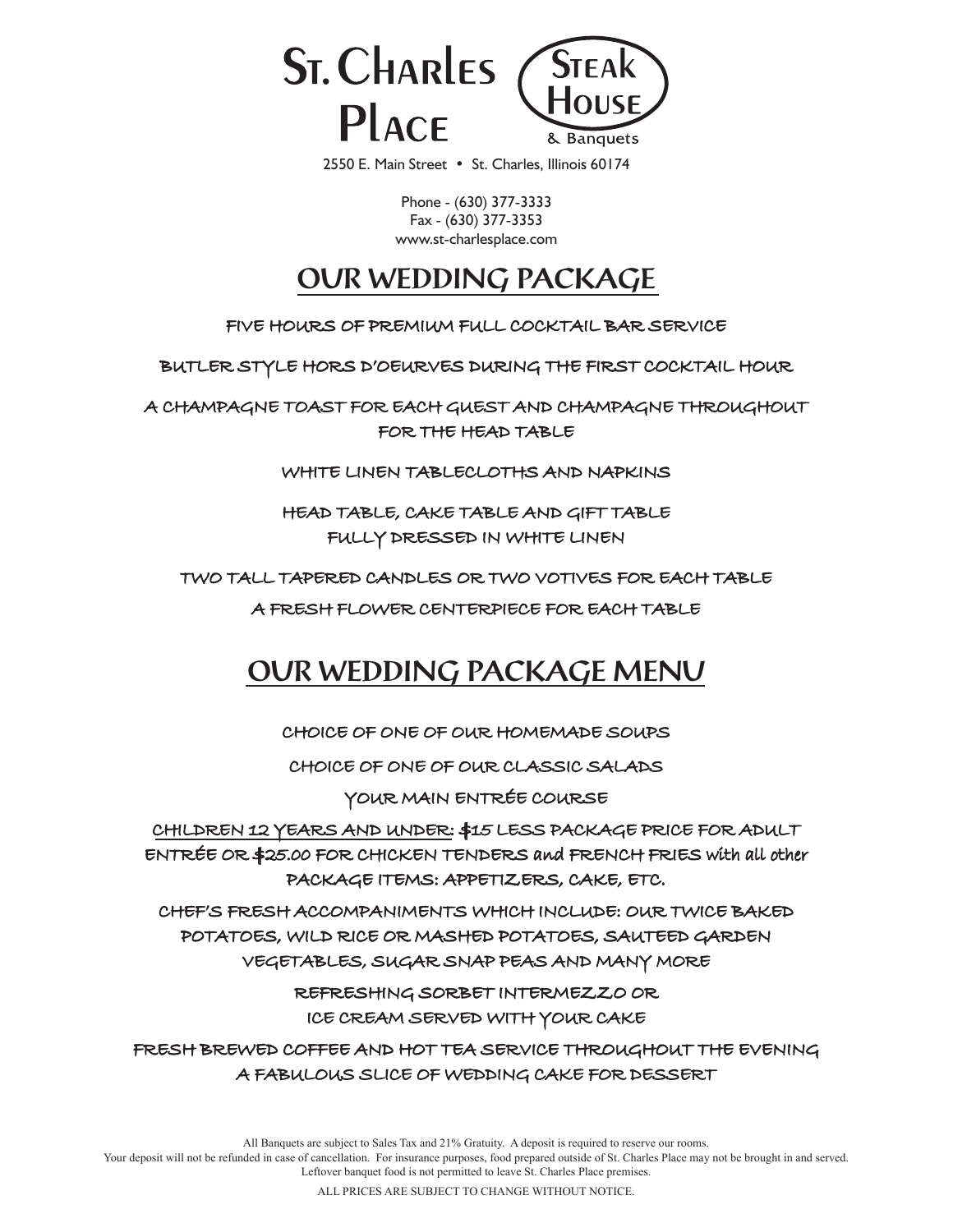

#### *OUR WEDDING PACKAGE MENU*

THE PACKAGE MENU INCLUDES A CHOICE OF HOMEMADE SOUPS, CLASSIC SALADS, SORBET INTERMEZZO, CHEF'S SEASONAL ACCOMPANIMENTS, FRESH HOT ROLLS with BUTTER, WINE SERVICE WITH DINNER, COFFEE, TEA OR ICED TEA SERVICE, SLICE OF WEDDING CAKE FOR DESSERT

#### BEEF WELLINGTON

(THE HOUSE SPECIALTY) WE USE THE FINEST USDA AGED FILET OF BEEF TENDERLOIN with ONIONS and MUSHROOMS BAKED IN A FLAKEY PASTRY and served with a with A MADIERA WINE SAUCE \$112

> NEW YORK STRIP STEAK THE FINEST USDA BEEF GRILLED PERFECTLY with AUJUS and MUSHROOMS \$114

> FILET MIGNON USDA BEEF AT ITS FINEST GRILLED and SERVED with AUJUS and MUSHROOMS \$111

LONDON BROIL MARINATED and SLICED USDA SIRLOIN STEAK with MUSHROOMS and BORDELAISE \$100

ROAST PRIME RIB of BEEF THE BEST USDA AGED BEEF SLOW ROASTED and SERVED with AUJUS... **FABULOUS** \$102

#### CHICKEN WELLINGTON

(THE HOUSE SPECIALTY) BONELESS BREAST OF CHICKEN with ONIONS and MUSHROOMS BAKED IN A PUFF PASTRY SHELL with POULET SAUCE \$94

CHICKEN KIEV A RESTAURANT FAVORITE Served with RICE PILAF and POULET SAUCE \$90

#### CHICKEN MARSALA

BONELESS BREAST of CHICKEN in a RICH SHERRY SAUCE with SHITAKE MUSHROOMS \$90

CHICKEN PICATTA BONELESS BREAST of CHICKEN

with WILTED SPINACH and PLUM TOMATOES with CAPERS in a LIGHT LEMON SAUCE \$90

> NORWEGIAN SALMON With OUR FAMOUS CHAMPAGNE DILL SAUCE \$102

All Banquets are subject to Sales Tax and 21% Gratuity. A deposit is required to reserve our rooms.

Your deposit will not be refunded in case of cancellation. For insurance purposes, food prepared outside of St. Charles Place may not be brought in and served. Leftover banquet food is not permitted to leave St. Charles Place premises.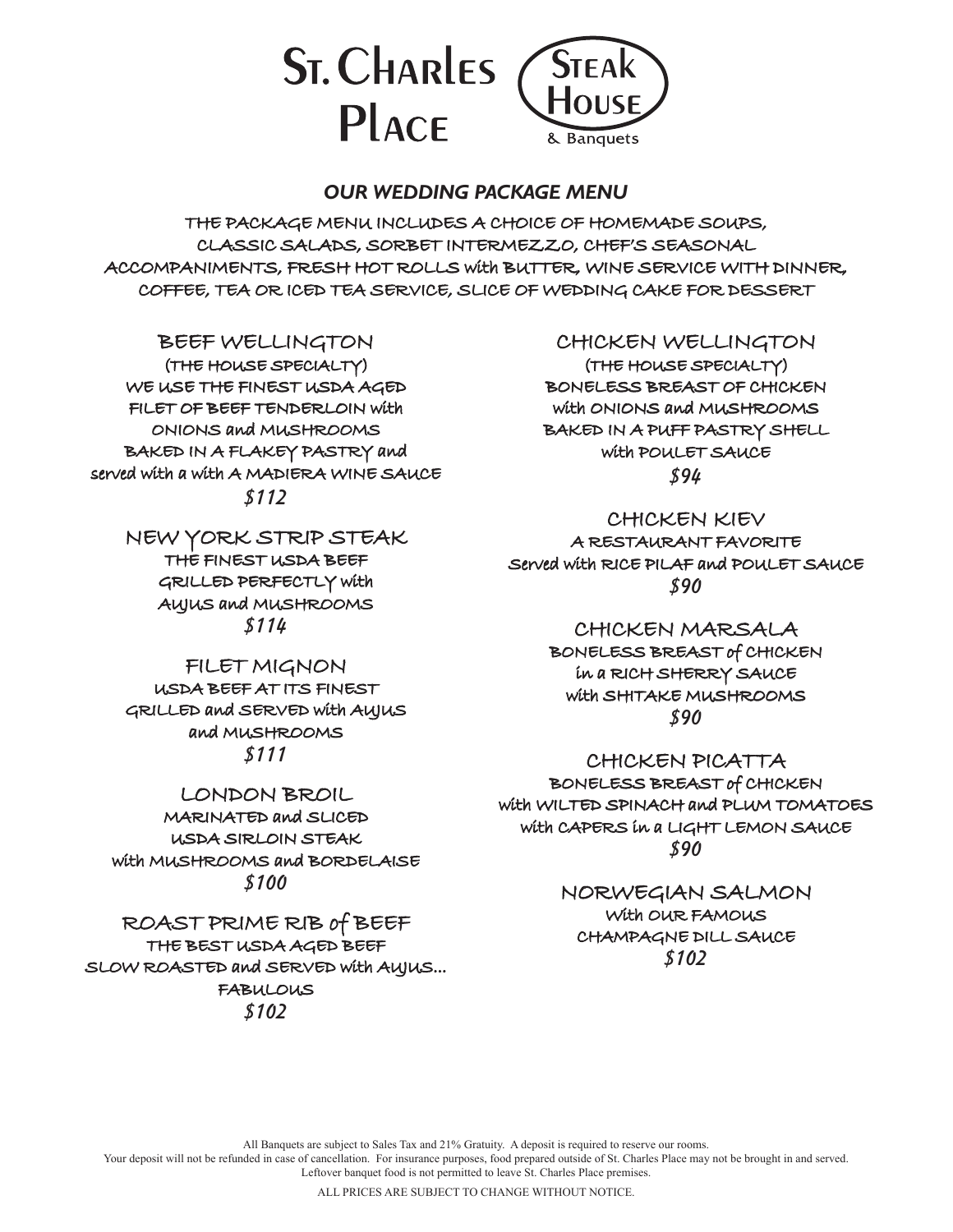

#### *OUR WEDDING PACKAGE MENU*

THE PACKAGE MENU INCLUDES A CHOICE OF HOMEMADE SOUPS, CLASSIC SALADS, SORBET INTERMEZZO, CHEF'S SEASONAL ACCOMPANIMENTS, FRESH HOT ROLLS with BUTTER, WINE SERVICE WITH DINNER, COFFEE, TEA OR ICED TEA SERVICE, SLICE OF WEDDING CAKE FOR DESSERT

ROAST PORK

SLOW ROASTED and DELICIOUS Served with a LIGHT MUSTARD GLAZE and CARMELIZED ONION MASHED POTATOES \$96

## FILET MIGNON and

CHICKEN DUET AGED and HAND CUT FILET MIGNON paired with a LEMON and HERB ROAST CHICKEN BREAST with SOUR CREAM MASHED POTATOES and GRILLED GARDEN VEGETABLES \$110

WE OFFER OUR FABULOUS SURF AND TURF COLD WATER LOBSTER TAIL With Your Choice of One of OUR USDA CHOICE STEAKS (MARKET PRICE)

VEGETARIAN DINNER ANGEL HAIR PASTA PROVENCAL with FRESH GARLIC, SCALLIONS EV OLIVE OIL and ANGEL HAIR PASTA \$86

## CHICKEN POMODORO

# FILET MIGNON and a GIANT

STUFFED SHRIMP THE FINEST USDA GRADE AGED and HAND CUT BEEF CHAR-GRILLED PERFECTLY with a CRABMEAT STUFFED SHRIMP with OUR TWICE BAKED POTATO and FRENCH GREEN BEANS ALMONDINE \$119

### LONDON BROIL with CHICKEN

MARINATED and SLICED USDA SIRLOIN SERVED with BORDELAISE With a LEMON and HERB ROAST CHICKEN BREAST Served with SOUR CREAM MASHED POTATOES and FRENCH GREEN BEANS ALMONDINE \$106

GRILLED CHICKEN BREAST with CHARRED PLUM TOMATO SAUCE, FRESH BASIL, EV OLIVE OIL and PARMESAN REGGIANO \$90

CHICKEN BREAST with FOUR CHEESES GRILLED CHICKEN BREAST with MAYTAG BLUE CHEESE, MARSCARPONE, MOZZARELLA and PARMESAN REGGIANO atop BOW TIE PASTA \$90

16 oz. CLASSIC STEAK DELMONICO SCP FINISHED with GARLIC HERB BUTTER, YUKON GOLD MASHED POTATOES AND FRESH ASPARAGUS \$110

## LAMB CHOPS

with MEYER LEMON and OREGANO RUB then CHARRED and SERVED with GREEK RICE PILAF \$106

All Banquets are subject to Sales Tax and 21% Gratuity. A deposit is required to reserve our rooms.

Your deposit will not be refunded in case of cancellation. For insurance purposes, food prepared outside of St. Charles Place may not be brought in and served. Leftover banquet food is not permitted to leave St. Charles Place premises.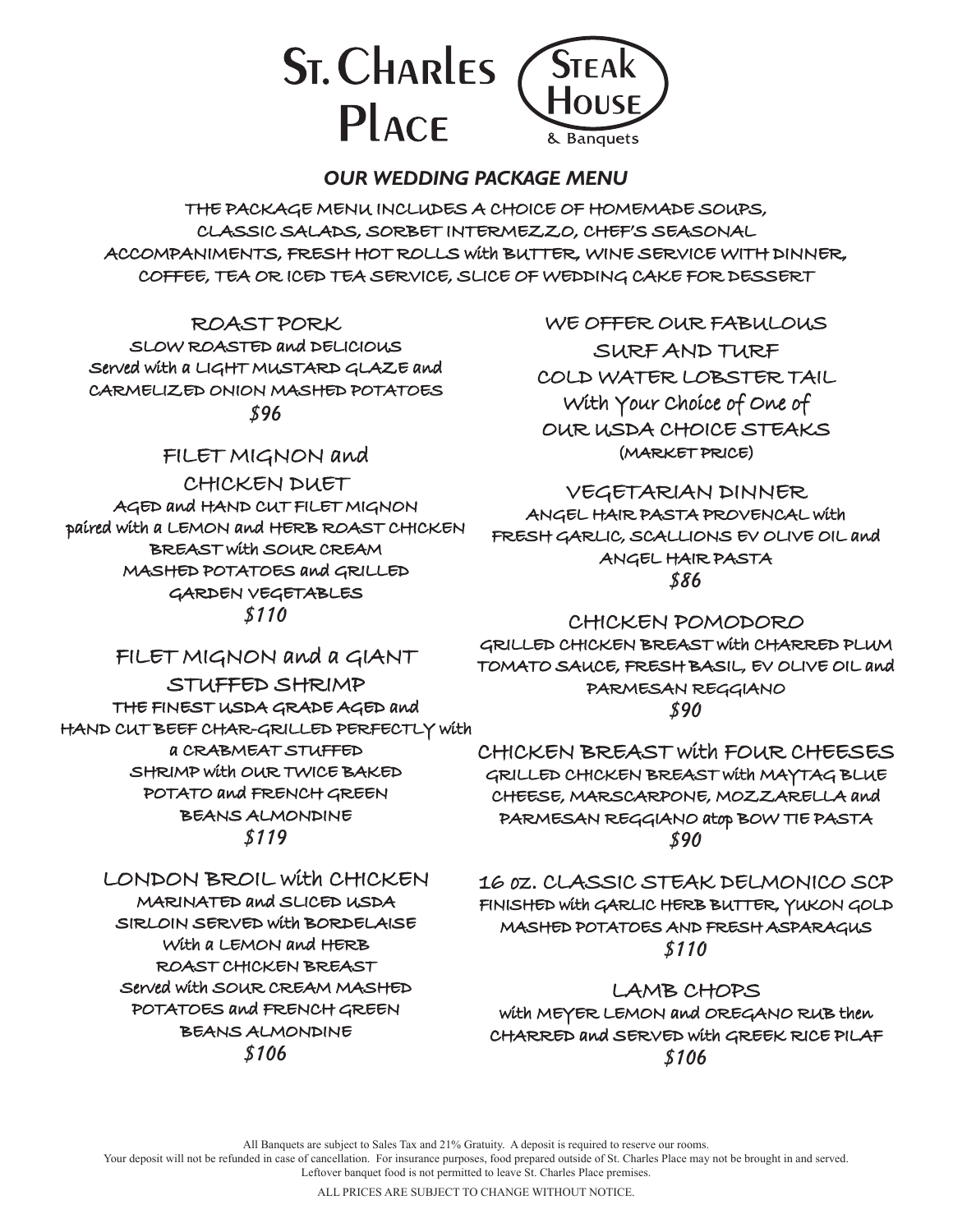**ST. CHARLES PLACE** 



*HORS D OEUVRES* **(PRICES PER 100 PIECES, HALF ORDERS ARE AVAILABLE)**

**OUR FAMOUS SHRIMP DE JONGHE** \$450

> **BARBECUED MEATBALLS** \$185

**MEATBALLS in OUR \*\*\*\*COGNAC SAUCE** \$195

> **FRIED JUMBO SHRIMP** \$450

**BUFFALO WINGS with BLUE CHEESE DIP** \$195

**EGG ROLLS with SWEET and SOUR SAUCE** \$150

**CHICKEN TENDERS with RANCH DIP** \$185

> **BARBEQUED RIBLETS** \$200

**ITALIAN SAUSAGE with PEPPERS and ONIONS** \$200

**STUFFED MUSHROOM CAPS with CRABMEAT STUFFING** \$325

**OUR TRADITIONAL BRUCHETTA with IMPORTED GOAT CHEESE and PLUM TOMATOES with EV OLIVE OIL** \$200

**FILET MIGNON BRUCHETTA with BOURSIN CHEESE and SPRING ONION on TOASTED FRENCH BAGUETTE** \$324

**CRISPY PANKO CRUSTED CRAB BALLS with RED PEPPER AIOLI** \$350

**WILD MUSHROOM TARTS with THYME AND LEEK in PASTRY DOUGH** \$250

**GIANT BOWL of ICED JUMBO SHRIMP** \$450

> **CROUDITE RAW VEGETABLES with DIP** \$150

**FRESH FRUIT DISPLAY** \$190

**CHEESE with CRACKERS** \$190

> **DEVILED EGGS** \$180

**ASSORTED DELI STYLE SANDWICHES** \$185

> **SMOKED SALMON** Market Price

**PORK POT STICKERS with a SOY GINGER DIPPING SAUCE** \$175

**SPANIKOPITA PHYLLO PASTRY TRIANGLES with FETA CHEESE and SPINACH** \$290

**ASSORTED SAUSAGES and CHEESES with OUR HOMEMADE CRACKERS** \$250

**LOLLIPOP LAMB CHOPS RACK of LAMB FRENCHED with OREGENO and LEMON RUB** \$380

**CHICKEN BREAST SATE SKEWERS with GINGER SOY GLAZE** \$260

All Banquets are subject to Sales Tax and 21% Gratuity. A deposit is required to reserve our rooms.

Your deposit will not be refunded in case of cancellation. For insurance purposes, food prepared outside of St. Charles Place may not be brought in and served. Leftover banquet food is not permitted to leave St. Charles Place premises.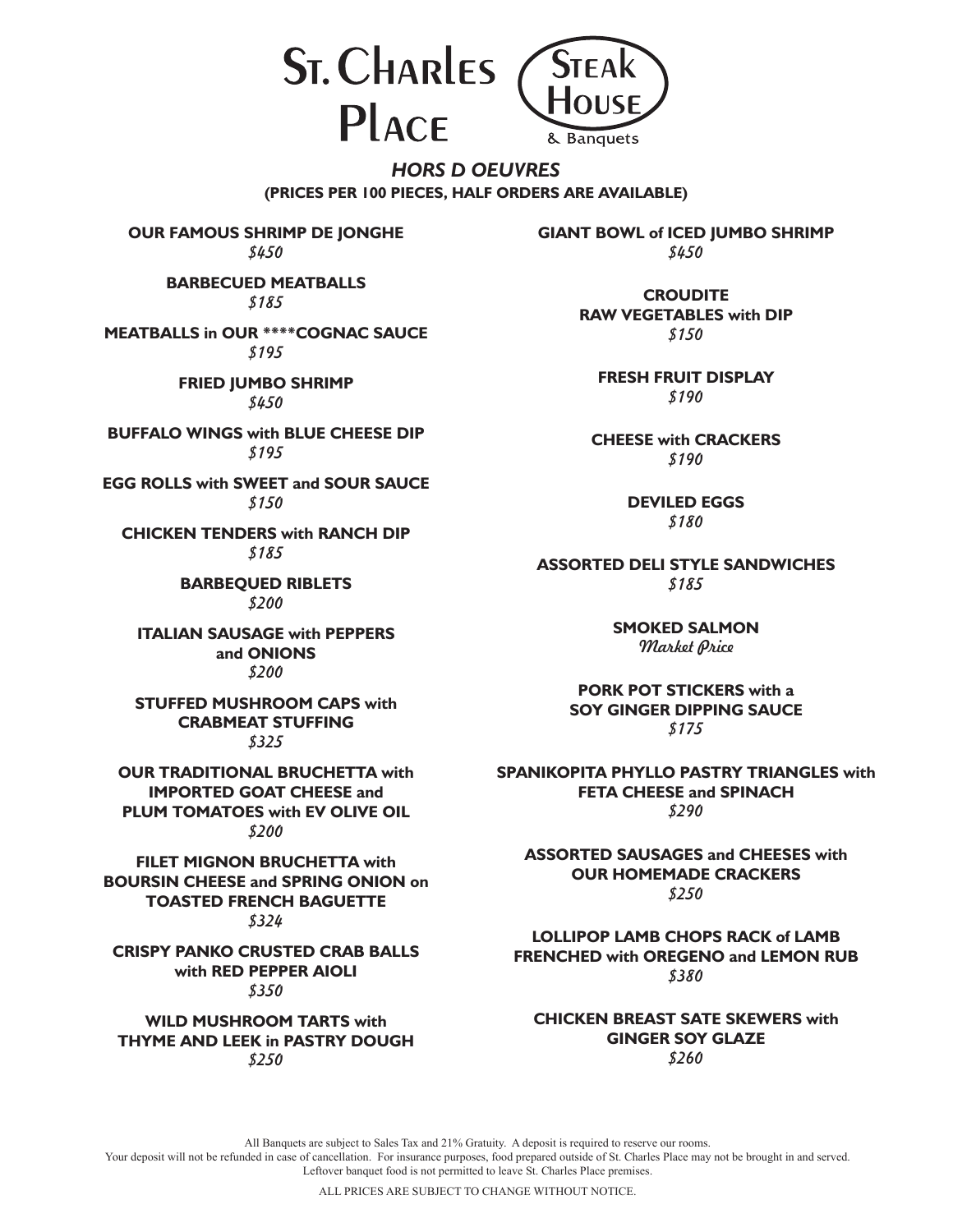

# SWEET NOTES

# ADDITIONAL DESSERTS SERVED PLATED

FLOURLESS CHOCOLATE CAKE with a RASPBERRY SAUCE and WHIPPED CREAM \$9

NY STYLE CHEESECAKE With FRESH STRAWBERRIES and WHIPPED CREAM \$9

> OUR FABULOUS CHOCOLATE MOUSSE in an IMPORTED CHOCOLATE CUP With WHIPPED CREAM \$9

THE SWEETEST OF SWEET TABLES

ASSORTED PETITE PASTRIES With FRESH FRUIT \$18.00 per person

WE CAN ALSO SERVE PLATED PETITE SWEETS TO EACH TABLE \$18.00 per person

> A LA CARTE CHOCOLATE DIPPED STRAWBERRIES (Market Price)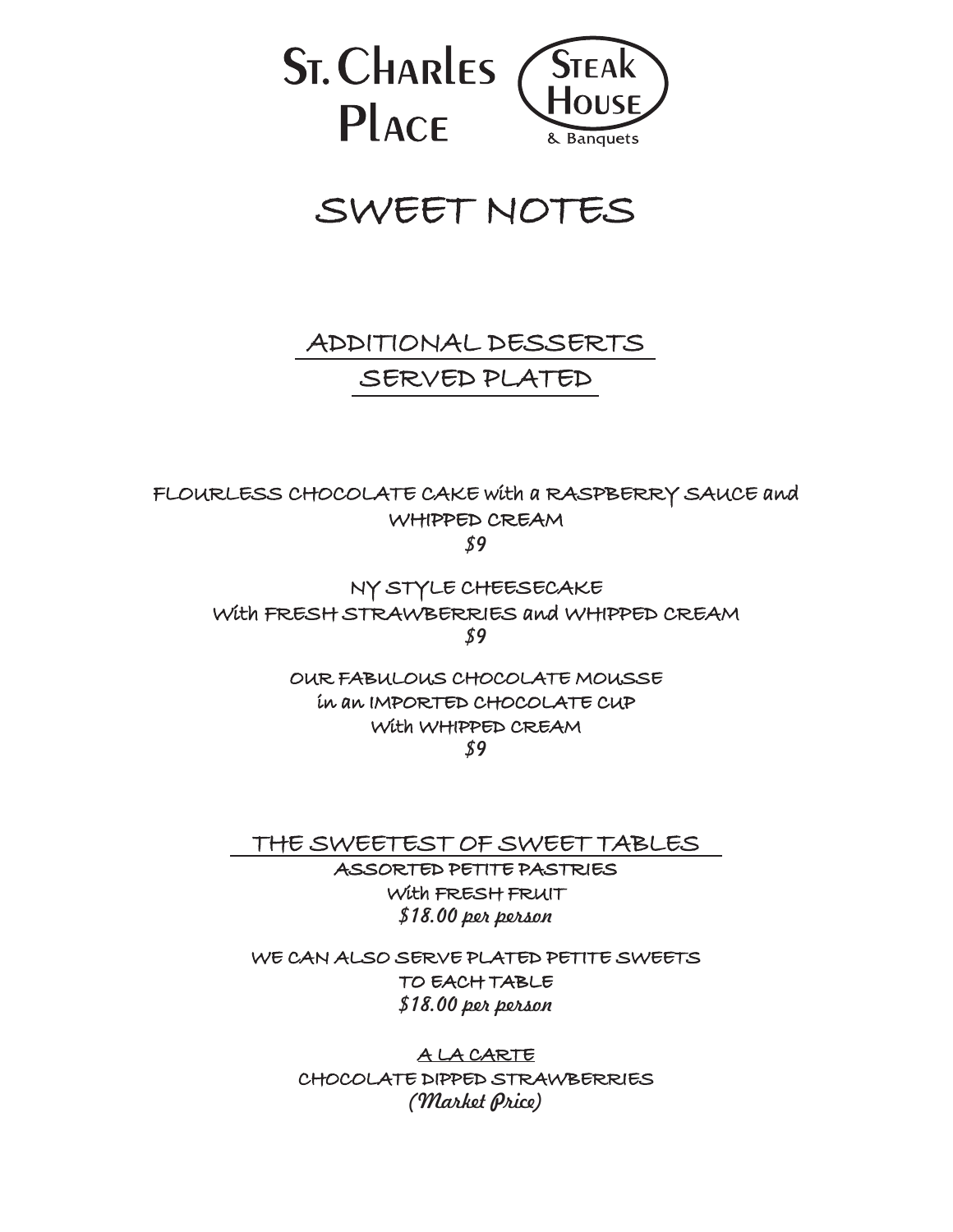

OUR CHEF'S SOUP SUGGESTIONS: (UP-CHARGES MAY APPLY)

Cream of Chicken Rice Soup (Also available with Yellow Curry)

Tomato Herb Soup with Parmesan Crouton

Roasted Corn Chowder with Smoked Bacon

Cream of Mushroom with seasonal mushrooms Spring Onion and White Truffle essence

> Cream of Cheddar Broccoli with Aged Cheddar

Old Fashioned Chicken Noodle Soup With Carrots, Celery and White meat Chicken Just Like Moms..

OUR CHEF'S SALAD SUGGESTIONS: (UP-CHARGES MAY APPLY)

Our House Salad is Mixed Field Greens with Cucumbers, Tomatoes and Carrots with Our Honey Balsamic Vinaigrette

Classic Caesar Salad Romaine Lettuce, House Made Caesar Dressing Parmesan Reggiano and Toasted Croutons

Greek Salad Field Greens with Tomatoes, Onion, Cucumbers Kalamatas, Feta Cheese in Our Oregano Vinaigrette (upcharge)

St. Charles Place Salad Mixed Exotic Greens with Strawberries and Grapes Maytag Blue Cheese and Toasted Walnuts With Our House Honey Balsamic Vinaigrette (upcharge)